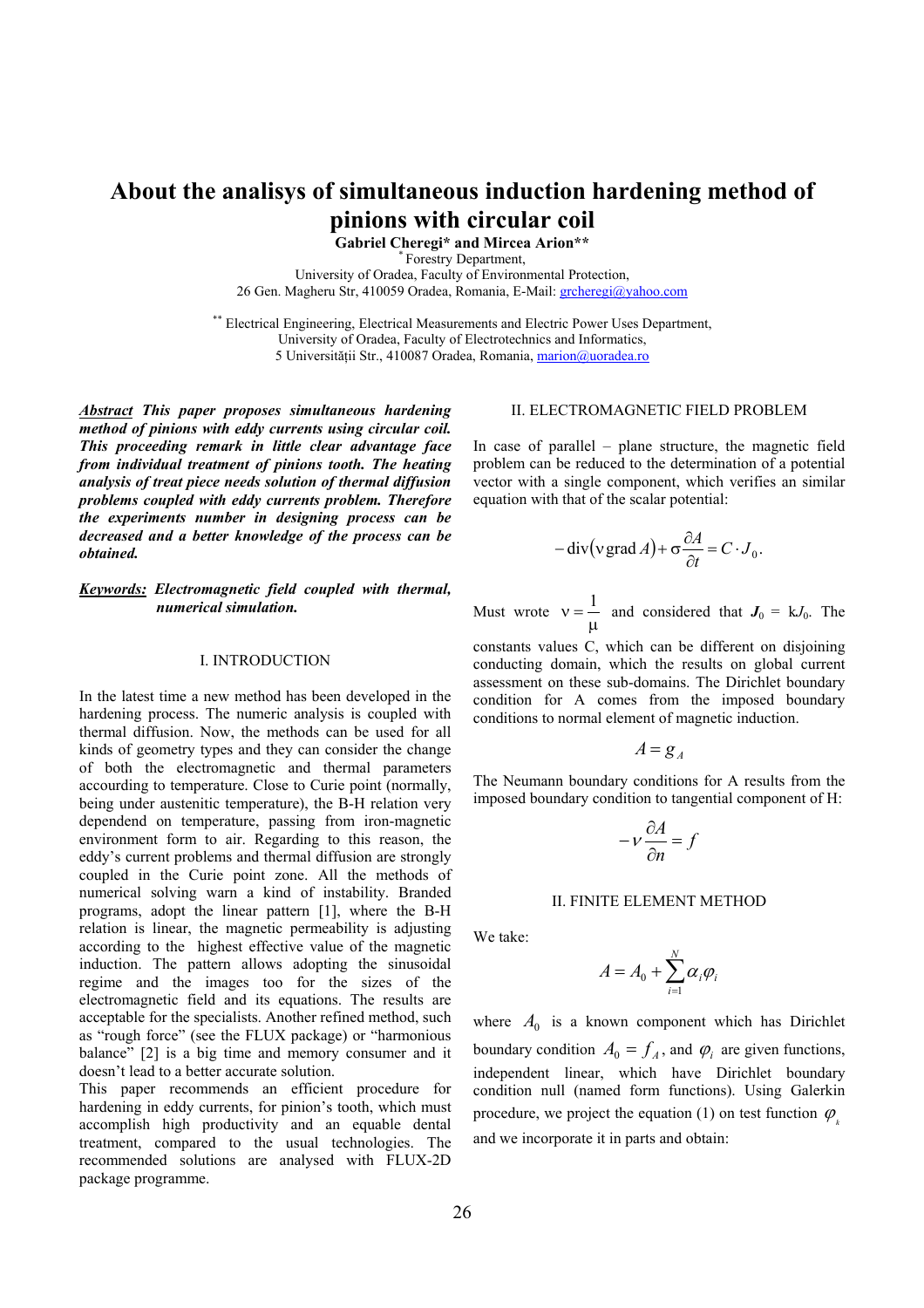$$
\int_{\Omega} V \operatorname{grad} \varphi_k \operatorname{grad} A \, d\Omega - \int_{\Omega} \sigma \frac{\partial A}{\partial t} \varphi_k \, d\Omega +
$$
  
+ 
$$
\int_{S^*} f \varphi_k \, dI = -\int_{\Omega} J_0 \varphi_k \, d\Omega + \int_{\Omega} C \varphi_k \, d\Omega
$$

we take into account of (4), result equation system

$$
\sum_{i=1}^N \left( a_{ki} \alpha_i + a_{ki} \frac{d\alpha_i}{dt} \right) = b_k, \quad k = 1, 2, \cdots, N,
$$

where:

$$
a_{ki} = \int_{\Omega} v \operatorname{grad} \varphi_k \cdot \operatorname{grad} \varphi_i d\Omega;
$$
  

$$
a'_{ki} = \int_{\Omega} \sigma \varphi_k \varphi_i d\Omega.
$$
  

$$
b_k = -\int_{\Omega} \mu \operatorname{grad} A_0 \cdot \operatorname{grad} \varphi_k d\Omega + \int_{\Omega} \sigma \frac{\partial A_0}{\partial t} \varphi_k d\Omega -
$$
  

$$
-\int_{\Omega} J_0 \varphi_k d\Omega - \int_{S^*} f \varphi_k dI + \int_{\Omega} C \varphi_k d\Omega.
$$

#### III. THERMAL DIFFUSION PROBLEM

The diffusion of thermal field is describe by equation:

- div 
$$
\lambda
$$
gradT +  $c \frac{\partial T}{\partial t} = p$ 

where c is volume thermal capacity,  $\lambda$  is thermal conductibility and *p* volume power density who transform himself from electromagnetic form in heat. To equation we add the boundary condition:

$$
-\lambda \frac{\partial T}{\partial n} = \alpha (T - T_e)
$$

And, initial condition for temperature:  $T(0) = T_{in}$ .

 Time discretisation of equation (10) its doing through Crank-Nicholson technique, and space discretisation through finite element method.

## IV. THE COUPLED OF THERMAL DIFFUSION PROBLEMS WITH EDDY CURRENTS

Material parameters from eddy currents problem (B-H characteristic and resistivity) depend from temperature, in time material parameters from thermal problem depend from the result of eddy currents problem (power density) and temperature (thermal capacity and thermal conductibility). From that reason, each adopt time steps for thermal problem, it return to eddy currents problem and diffusion problem, material parameter proofs. If the correction is not significant, we go to the next time step. If its signalize instability in time, then the time step must reduce.

### V. NUMERICAL SIMULATION AND RESULTS

The simultaneous hardening of pinions teeth has a few important advantages compared to individual hardening: - the necessary time to hardening of pinions reduce almost

N times, where N is the pinions tooth number; - at the same value of the current, the supplying tension

grows N times, agreed for supplying equipment of achievement at high frequency;

- because the electromagnetic and thermal field periodicity, the obtained hardening is uniform for all teeth;

- the generated heat is not diffused useless to the neighbouring teeth, and has a better efficiency.

At gear wheels with bigger module it was made a hardening inductor for one tooth. This method of simultaneous hardening of pinion teeth consist in making a circular coil system which must surround all the pinion teeth, similar to winding synchronic machine rotor with N poles. This form is created to let with levity the change of the gear wheel with another. Is not so different from the case of the electrical machine, the frontal zone of the heating coil system has the appearance of a funnel that allows the pinions inserting.

Numerical simulation allows to determine accurately the relationship between the frequencies used, the power density and the desired treatment depth.

The optimal frequency can be estimated by the penetration depth of induced currents.

The process consists in performing a single hardening at 8 kHz using an inductor as shown in figure 1.

The inductor is dimensioned in order to assure a distribution of the currents in the piece which implies the optimal heat treatment.

The magnetic flux density depencence with the magnetic field strength and temperature of the steel is shown in figure 2 for circular conductor.



Figure1. The model of the system for simultaneous hardening of pinion teeth with circular coil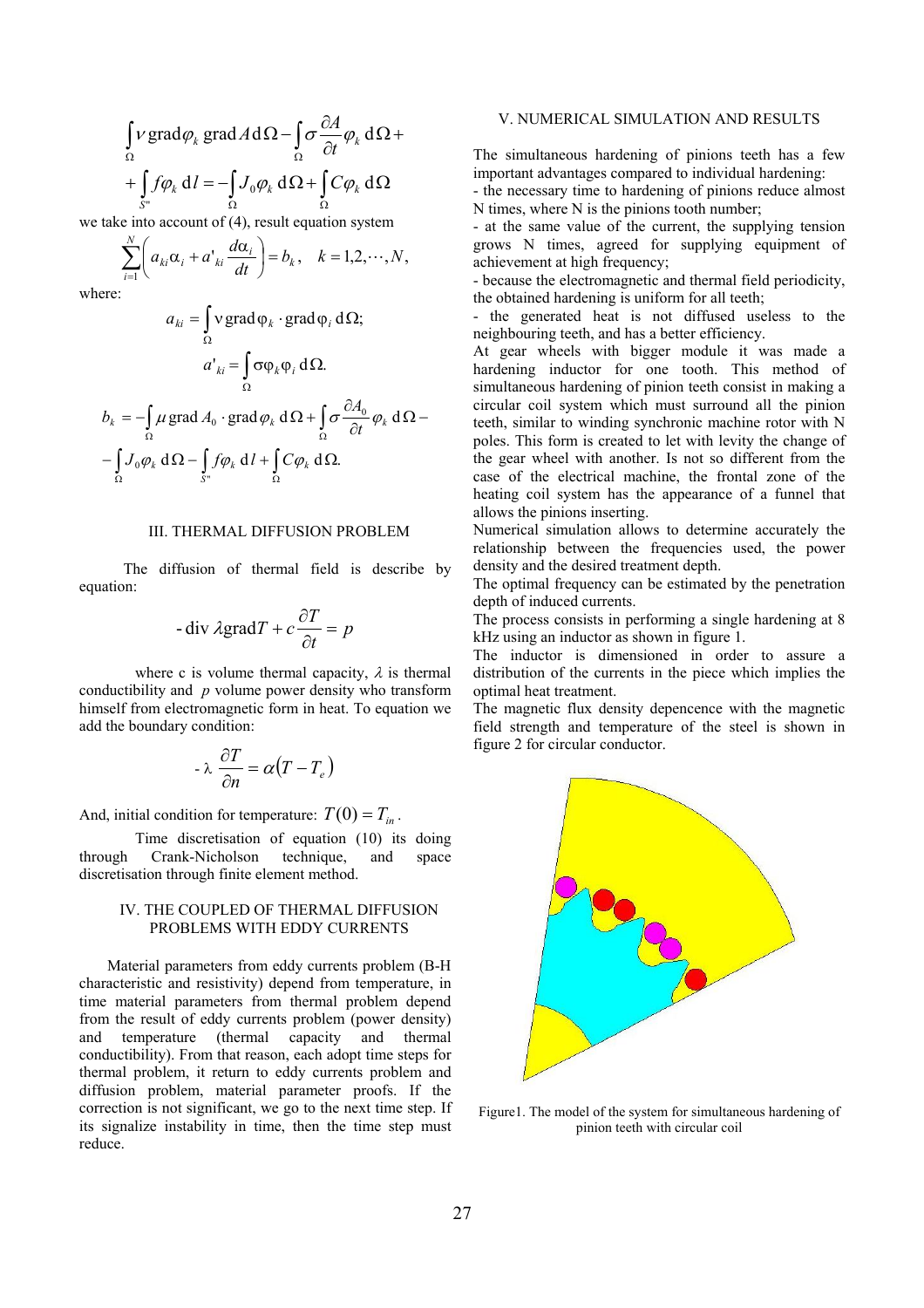

Figure 2. The magnetic flux density depencence with the magnetic field strength and temperature of the steel



Figure 3. The rezistivity dependence with the temperature of the steel



Figure 4. The thermal conductivity depencence with the temperature of the steel



Figure 5. The specific heat dependence with the temperature of the steel.



Figure 6. The equivalent transfer heat coefficient dependence with the temperature



Figure 7. Thermal field distribution into the tooth at time 0.1 sec